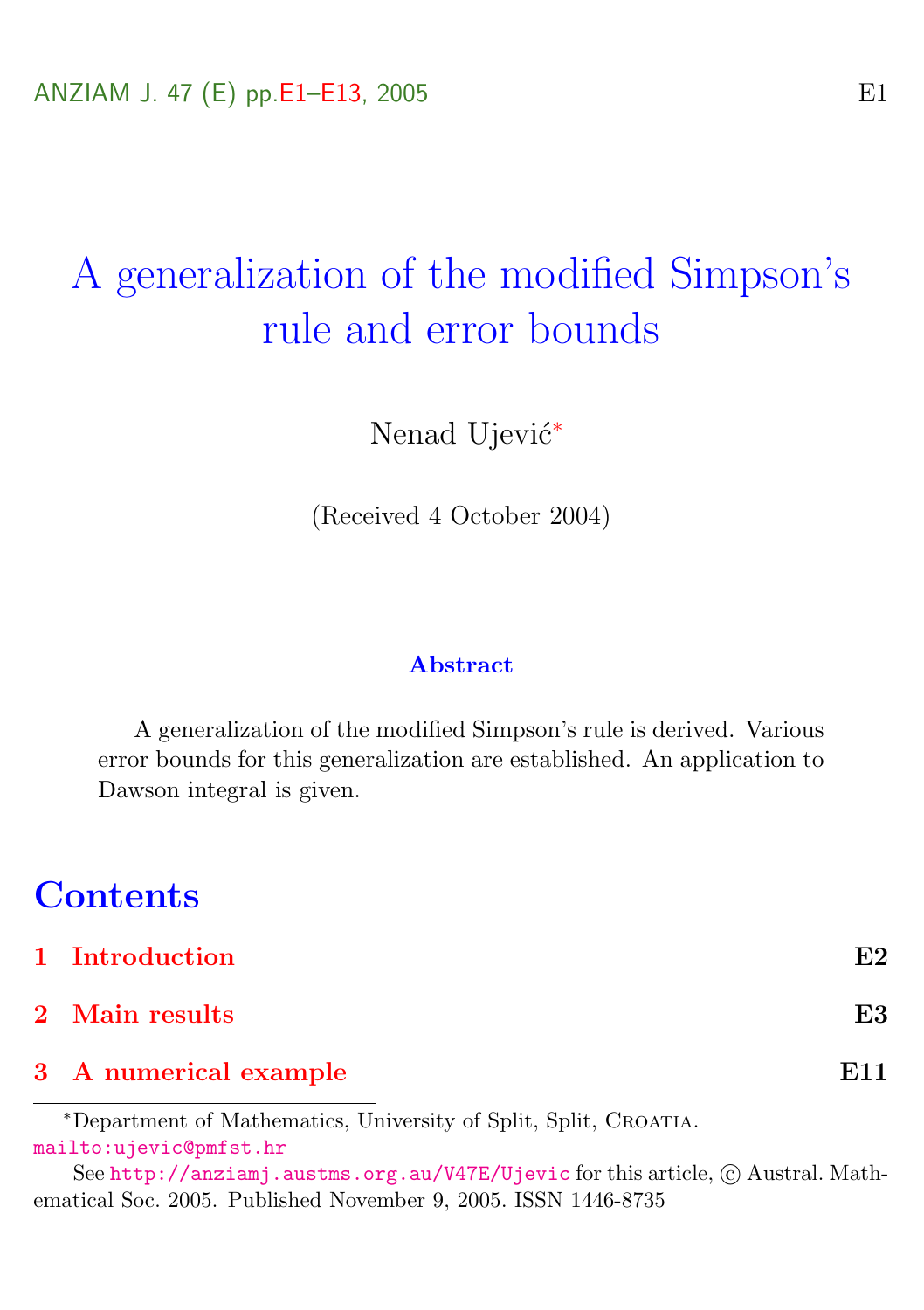## <span id="page-1-1"></span>[References](#page-11-0) E12

# <span id="page-1-0"></span>1 Introduction

In recent years a number of authors have considered generalizations of some known and some new quadrature rules. For example, generalizations of the trapezoid, mid-point and Simpson's quadrature rules are considered in [\[1,](#page-11-1) [2,](#page-11-2) [3,](#page-11-3) [4,](#page-11-4) [5\]](#page-12-0). As an illustration we give a generalization of the mid-point quadrature rule [\[2\]](#page-11-2),

$$
\int_{a}^{b} f(t) dt = \sum_{k=0}^{n-1} \left[ 1 + (-1)^{k} \right] \frac{(b-a)^{k+1}}{2^{k+1}(k+1)!} f^{(k)}\left(\frac{a+b}{2}\right) + (-1)^{n} \int_{a}^{b} K_{n}(t) f^{(n)}(t) dt,
$$

where

$$
K_n(t) = \begin{cases} \frac{(t-a)^n}{n!}, & t \in \left[a, \frac{a+b}{2}\right], \\ \frac{(t-b)^n}{n!}, & t \in \left(\frac{a+b}{2}, b\right]. \end{cases}
$$

For  $n = 1$  we get the mid-point rule,

$$
\int_{a}^{b} f(t) dt = (b-a)f\left(\frac{a+b}{2}\right) - \int_{a}^{b} K_1(t)f'(t) dt.
$$

In this paper we consider a generalization of the modified Simpson's rule:

$$
\int_{a}^{b} f(x) dx = \frac{b-a}{30} \left[ 7f(a) + 16f\left(\frac{a+b}{2}\right) + 7f(b) \right] - \frac{(b-a)^{2}}{60} \left[ f'(b) - f'(a) \right] + \bar{R}(f),
$$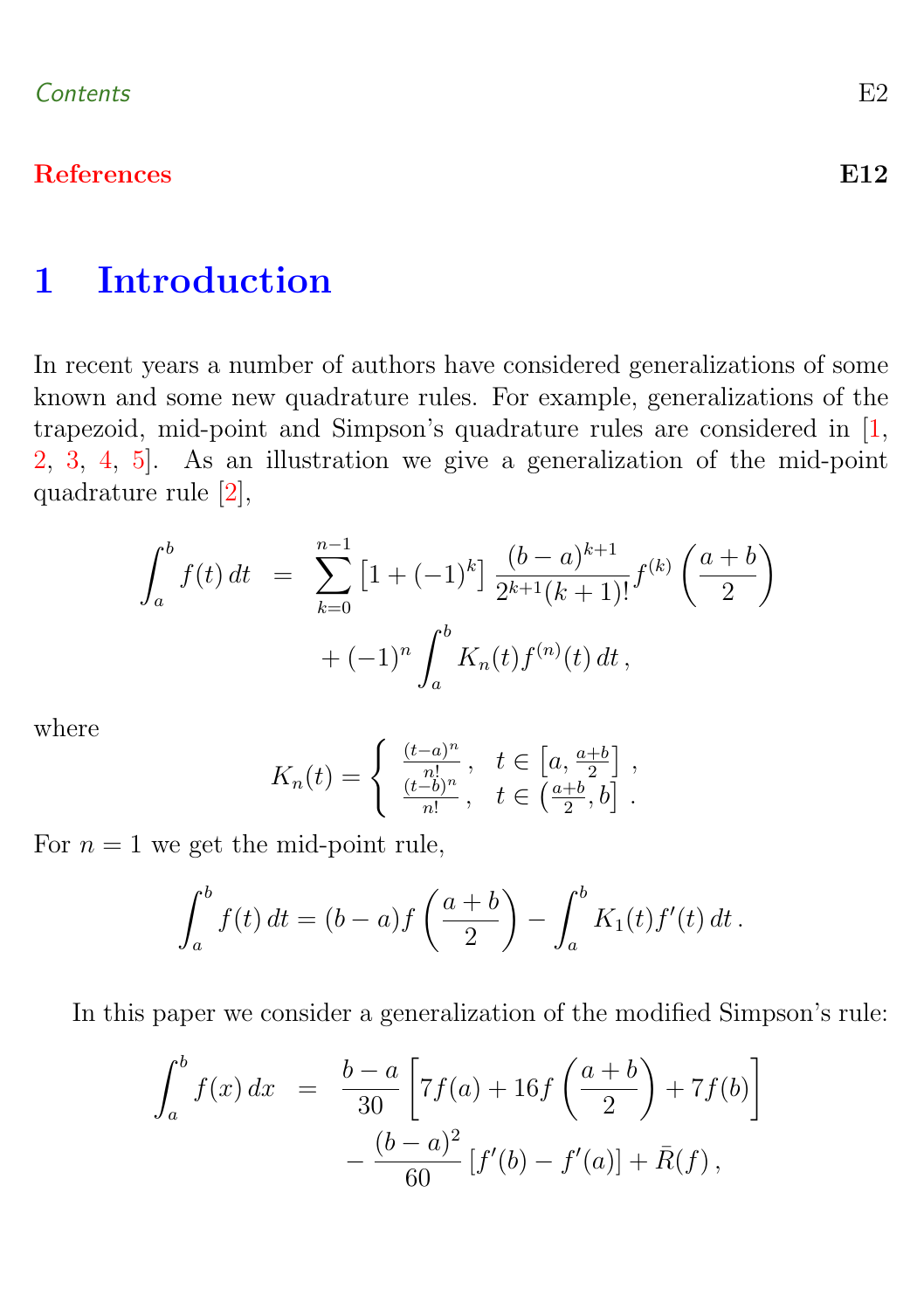#### <span id="page-2-3"></span>1 Introduction **E3**

where the error term is, to a leading order estimate,

$$
\bar{R}(f) \approx \frac{(b-a)^6}{302400} [f^v(b) - f^v(a)].
$$

The above rule is derived in  $[6]$ . It is shown that this rule has much better approximation properties than the well-known classical Simpson's rule. In [\[6\]](#page-12-1) we also find various error inequalities for this rule.

Here we give a generalization of of the modified Simpson's rule and we also give various error bounds for the generalization . These error bounds are generalizations of the error bounds obtained in [\[6\]](#page-12-1).

Finally, we give a numerical example: we derive a summation formula for the Dawson integral  $E(x) = \int_0^x \exp(t^2) dt$ .

# <span id="page-2-0"></span>2 Main results

**Theorem 1** Let  $f : [a, b] \to R$  be a function such that  $f^{(n-1)}$  is absolutely continuous. Then

<span id="page-2-1"></span>
$$
\int_{a}^{b} f(x) dx = \frac{7f(a) + 16f(\frac{a+b}{2}) + 7f(b)}{30}(b-a) - \frac{f'(b) - f'(a)}{60}(b-a)^{2} + \frac{1}{15} \sum_{i=3}^{m} \frac{(i-1)(i-2)(b-a)^{2i+1}}{2^{2i-2}(2i+1)!} f^{(2i)}\left(\frac{a+b}{2}\right) + R(f),
$$
\n(1)

where  $m = \left\lceil \frac{n-1}{2} \right\rceil$  $\left[\frac{-1}{2}\right]$ , the integer part of  $(n-1)/2$ ,

<span id="page-2-2"></span>
$$
R(f) = (-1)^n \int_a^b S_n(t) f^{(n)}(t) dt,
$$
\n(2)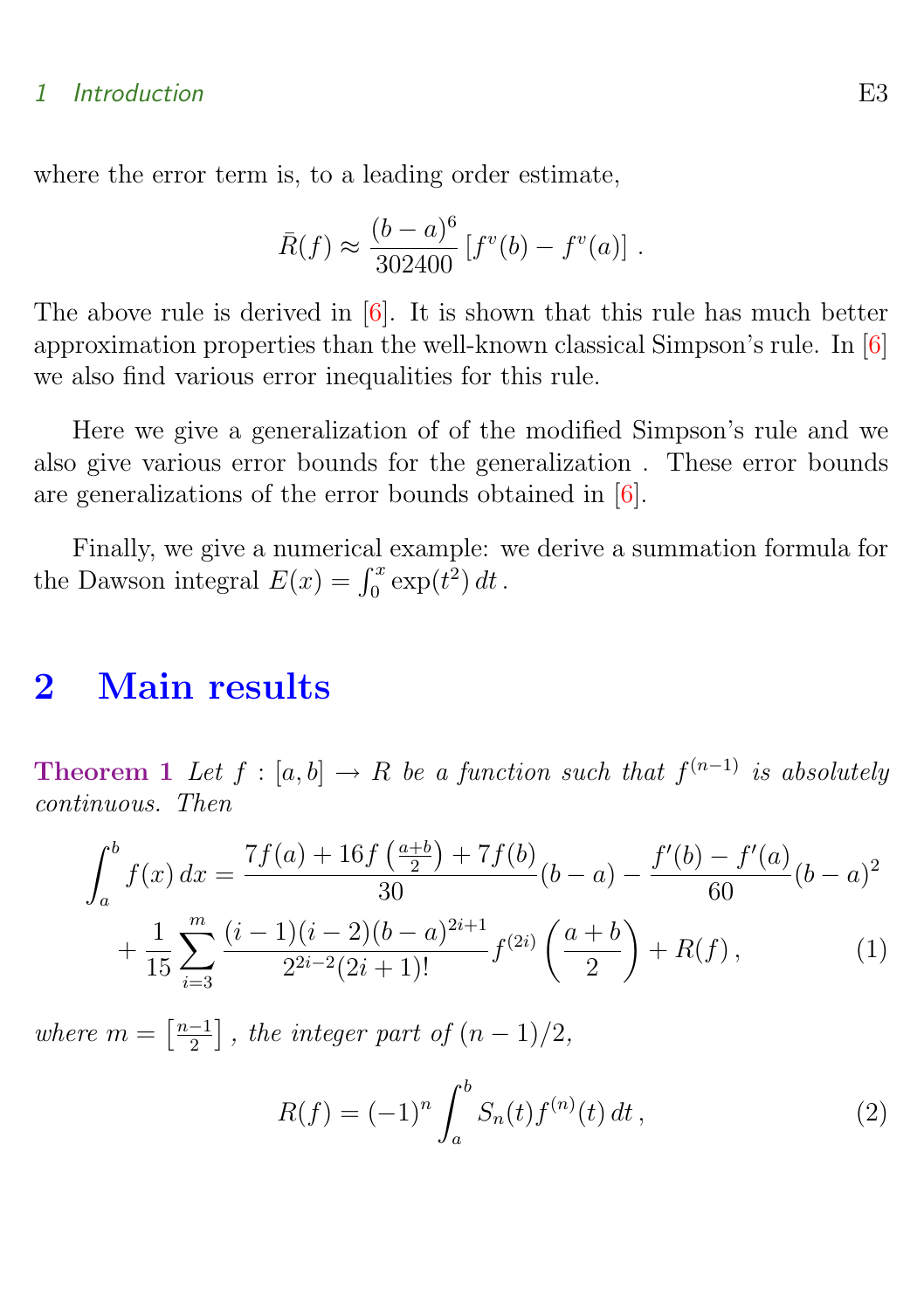and

$$
S_n(t) = \begin{cases} \frac{(t-a)^{n-2}}{n!} \left[ (t-a)^2 - \frac{7n(b-a)(t-a)}{30} + \frac{n(n-1)(b-a)^2}{60} \right], & t \in [a, \frac{a+b}{2}] \\ \frac{(t-b)^{n-2}}{n!} \left[ (t-b)^2 + \frac{7n(b-a)(t-b)}{30} + \frac{n(n-1)(b-a)^2}{60} \right], & t \in (\frac{a+b}{2}, b] \end{cases}
$$
(3)

# Proof: We prove [\(1\)](#page-2-1) by induction. First we note that

$$
S_2(t) = \begin{cases} \frac{1}{2}(t-a)^2 - \frac{7(b-a)(t-a)}{15} + \frac{(b-a)^2}{30}, & t \in [a, \frac{a+b}{2}] ,\\ \frac{1}{2}(t-b)^2 + \frac{7(b-a)(t-b)}{15} + \frac{(b-a)^2}{30}, & t \in (\frac{a+b}{2},b] ; \end{cases}
$$
  
\n
$$
S_3(t) = \begin{cases} \frac{(t-a)}{3!} \left[ (t-a)^2 - \frac{7(b-a)(t-a)}{10} + \frac{(b-a)^2}{10} \right], & t \in [a, \frac{a+b}{2}] ,\\ \frac{(t-b)}{3!} \left[ (t-b)^2 + \frac{7(b-a)(t-b)}{10} + \frac{(b-a)^2}{10} \right], & t \in (\frac{a+b}{2},b] ; \end{cases}
$$
  
\n
$$
S_4(t) = \begin{cases} \frac{(t-a)^2}{4!} \left[ (t-a)^2 - \frac{14(b-a)(t-b)}{15} + \frac{(b-a)^2}{5} \right], & t \in [a, \frac{a+b}{2}] ,\\ \frac{(t-b)^2}{4!} \left[ (t-b)^2 + \frac{14(b-a)(t-b)}{15} + \frac{(b-a)^2}{5} \right], & t \in (\frac{a+b}{2},b] ;\\ \frac{(t-b)^3}{5!} \left[ (t-a)^2 - \frac{7(b-a)(t-a)}{6} + \frac{(b-a)^2}{3} \right], & t \in [a, \frac{a+b}{2}] ,\\ \frac{(t-b)^3}{5!} \left[ (t-b)^2 + \frac{7(b-a)(t-b)}{6} + \frac{(b-a)^2}{3} \right], & t \in (\frac{a+b}{2},b] ;\\ \frac{(t-a)^4}{6!} \left[ (t-a)^2 - \frac{7(b-a)(t-a)}{5} + \frac{(b-a)^2}{2} \right], & t \in (a, \frac{a+b}{2}] ,\\ \frac{(t-b)^4}{6!} \left[ (t-b)^2 + \frac{7(b-a)(t-b)}{5} + \frac{(b-a)^2}{2} \right], & t \in (\frac{a+b}{2},b] ; \end{cases}
$$

are Peano kernels for the modified Simpson's quadrature rule, that is, we have

$$
\int_{a}^{b} S_{6}(t) f^{(6)}(t) dt = - \int_{a}^{b} S_{5}(t) f^{(5)}(t) dt
$$

$$
= \int_{a}^{b} S_{4}(t) f^{(4)}(t) dt
$$

$$
= - \int_{a}^{b} S_{3}(t) f'''(t) dt
$$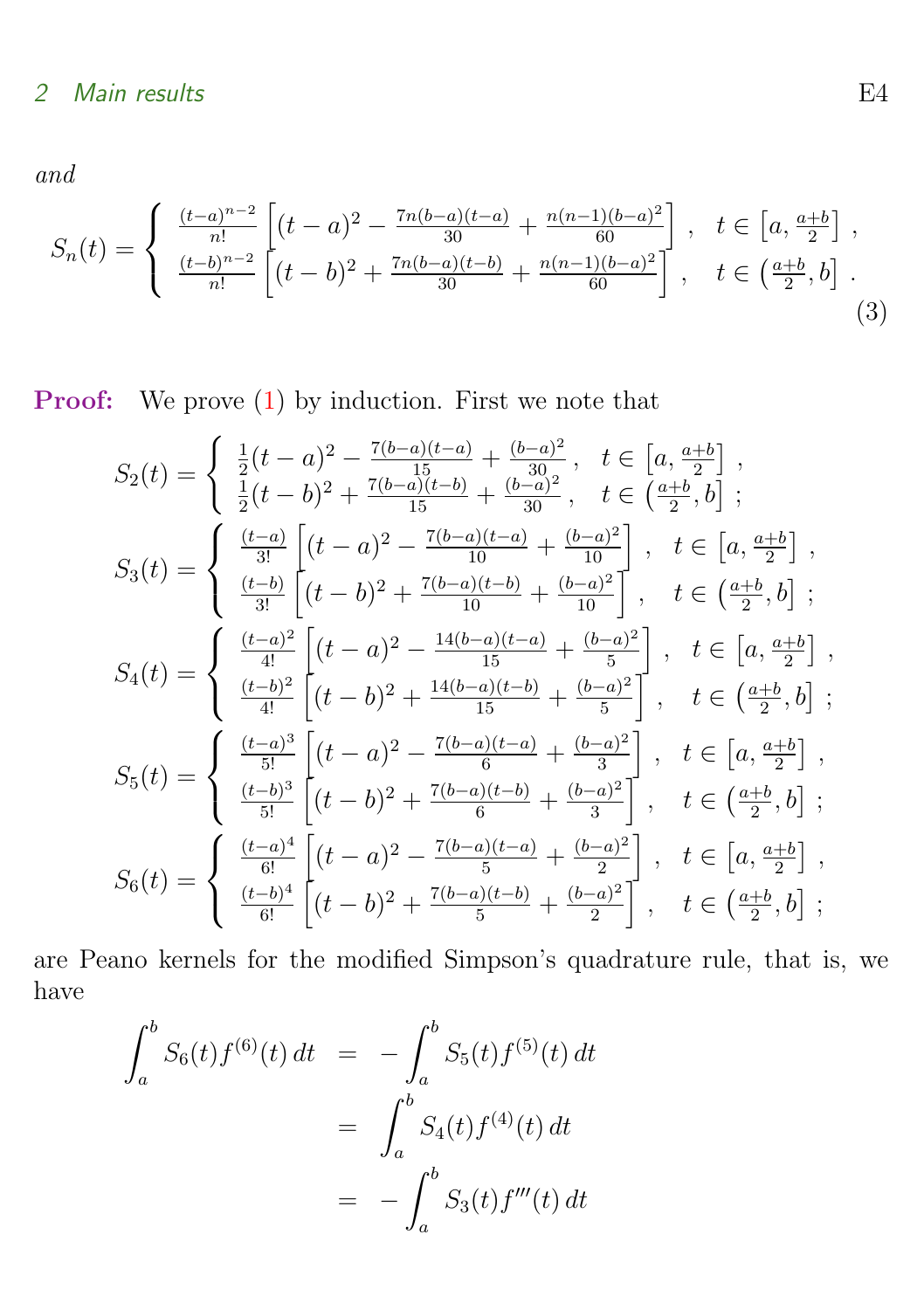$$
= \int_{a}^{b} S_{2}(t) f''(t) dt
$$
  
= 
$$
-\frac{7f(a) + 16f(\frac{a+b}{2}) + 7f(b)}{30}(b-a)
$$
  
+ 
$$
\frac{f'(b) - f'(a)}{60}(b-a)^{2} + \int_{a}^{b} f(t) dt.
$$

We easily show that [\(1\)](#page-2-1) holds for  $n = 7$ . Now suppose that (1) holds for an arbitrary n. We have to prove that [\(1\)](#page-2-1) holds for  $n \to n+1$ . To simplify the proof we introduce

$$
P_n(t) = \frac{(t-a)^{n-2}}{n!} \left[ (t-a)^2 - \frac{7n(b-a)(t-a)}{30} + \frac{n(n-1)(b-a)^2}{60} \right], \quad (4)
$$

<span id="page-4-0"></span>
$$
Q_n(t) = \frac{(t-b)^{n-2}}{n!} \left[ (t-b)^2 + \frac{7n(b-a)(t-b)}{30} + \frac{n(n-1)(b-a)^2}{60} \right].
$$
 (5)

We see that  $P_n$  and  $Q_n$  form Appell sequences of polynomials, that is

$$
P'_n(t) = P_{n-1}(t) , \quad Q'_n(t) = Q_{n-1}(t) .
$$

Then we have

$$
(-1)^{n+1} \int_{a}^{b} S_{n+1}(t) f^{(n+1)}(t) dt
$$
  
\n
$$
= (-1)^{n+1} \int_{a}^{\frac{a+b}{2}} P_{n+1}(t) f^{(n+1)}(t) dt + (-1)^{n+1} \int_{\frac{a+b}{2}}^{b} Q_{n+1}(t) f^{(n+1)}(t) dt
$$
  
\n
$$
= (-1)^{n+1} \left[ P_{n+1} \left( \frac{a+b}{2} \right) f^{(n)} \left( \frac{a+b}{2} \right) - P_{n+1}(a) f^{(n)}(a) \right]
$$
  
\n
$$
+ (-1)^{n} \int_{a}^{\frac{a+b}{2}} P_{n}(t) f^{(n)}(t) dt
$$
  
\n
$$
+ (-1)^{n+1} \left[ Q_{n+1}(b) f^{(n)}(b) - Q_{n+1} \left( \frac{a+b}{2} \right) f^{(n)} \left( \frac{a+b}{2} \right) \right]
$$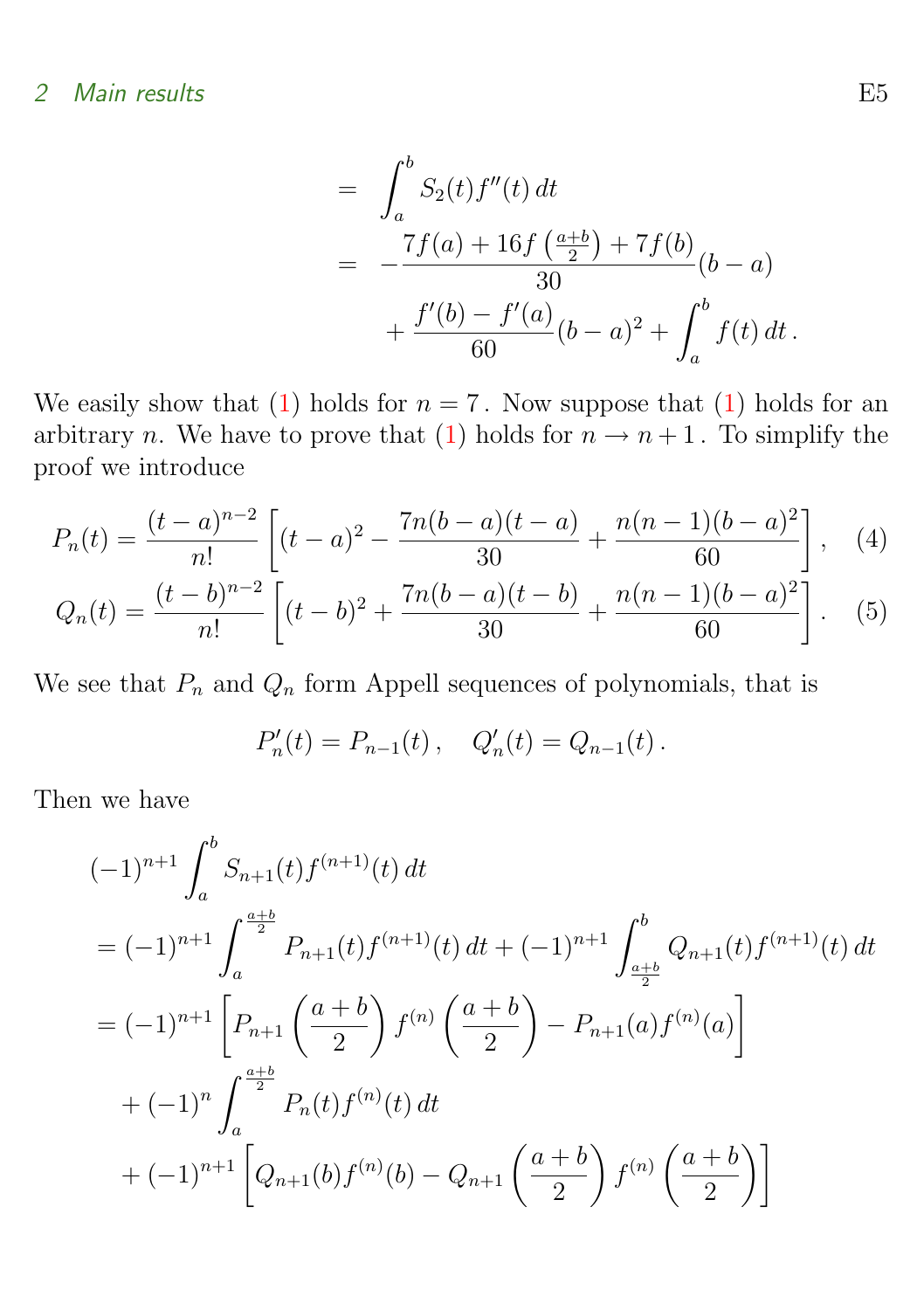$$
+ (-1)^{n} \int_{\frac{a+b}{2}}^{b} Q_{n}(t) f^{(n)}(t) dt
$$
  
\n
$$
= (-1)^{n} \int_{a}^{b} S_{n}(t) f^{(n)}(t) dt
$$
  
\n
$$
+ (-1)^{n+1} \left[ P_{n+1} \left( \frac{a+b}{2} \right) - Q_{n+1} \left( \frac{a+b}{2} \right) \right] f^{(n)} \left( \frac{a+b}{2} \right)
$$
  
\n
$$
= -\frac{7f(a) + 16f(\frac{a+b}{2}) + 7f(b)}{30} (b-a) + \frac{f'(b) - f'(a)}{60} (b-a)^{2}
$$
  
\n
$$
+ \int_{a}^{b} f(t) dt - \frac{1}{15} \sum_{i=3}^{m} \frac{(i-1)(i-2)(b-a)^{2i+1}}{2^{2i-2}(2i+1)!} f^{(2i)} \left( \frac{a+b}{2} \right)
$$
  
\n
$$
+ (-1)^{n+1} \left[ P_{n+1} \left( \frac{a+b}{2} \right) - Q_{n+1} \left( \frac{a+b}{2} \right) \right] f^{(n)} \left( \frac{a+b}{2} \right)
$$
  
\n
$$
= -\frac{7f(a) + 16f(\frac{a+b}{2}) + 7f(b)}{30} (b-a) + \frac{f'(b) - f'(a)}{60} (b-a)^{2}
$$
  
\n
$$
+ \int_{a}^{b} f(t) dt - \frac{1}{15} \sum_{i=3}^{m_1} \frac{(i-1)(i-2)(b-a)^{2i+1}}{2^{2i-2}(2i+1)!} f^{(2i)} \left( \frac{a+b}{2} \right),
$$

where  $m_1 = \left\lceil \frac{n}{2} \right\rceil$  $\frac{n}{2}$ , since

$$
(-1)^{n+1} \left[ P_{n+1} \left( \frac{a+b}{2} \right) - Q_{n+1} \left( \frac{a+b}{2} \right) \right] f^{(n)} \left( \frac{a+b}{2} \right)
$$
  
=  $(-1)^{n+1} \frac{(b-a)^{n+1}}{2^{n+1}(n+1)!} \left[ 1 - (-1)^{n+1} \right] \frac{(n-2)(n-4)}{15} f^{(n)} \left( \frac{a+b}{2} \right).$ 

This completes the proof.

Lemma 2 The Peano kernels  $S_n(t)$ ,  $n > 6$ , satisfy:

<span id="page-5-0"></span>
$$
\int_{a}^{b} S_n(t) dt = 0, \quad n \text{ is odd}, \tag{6}
$$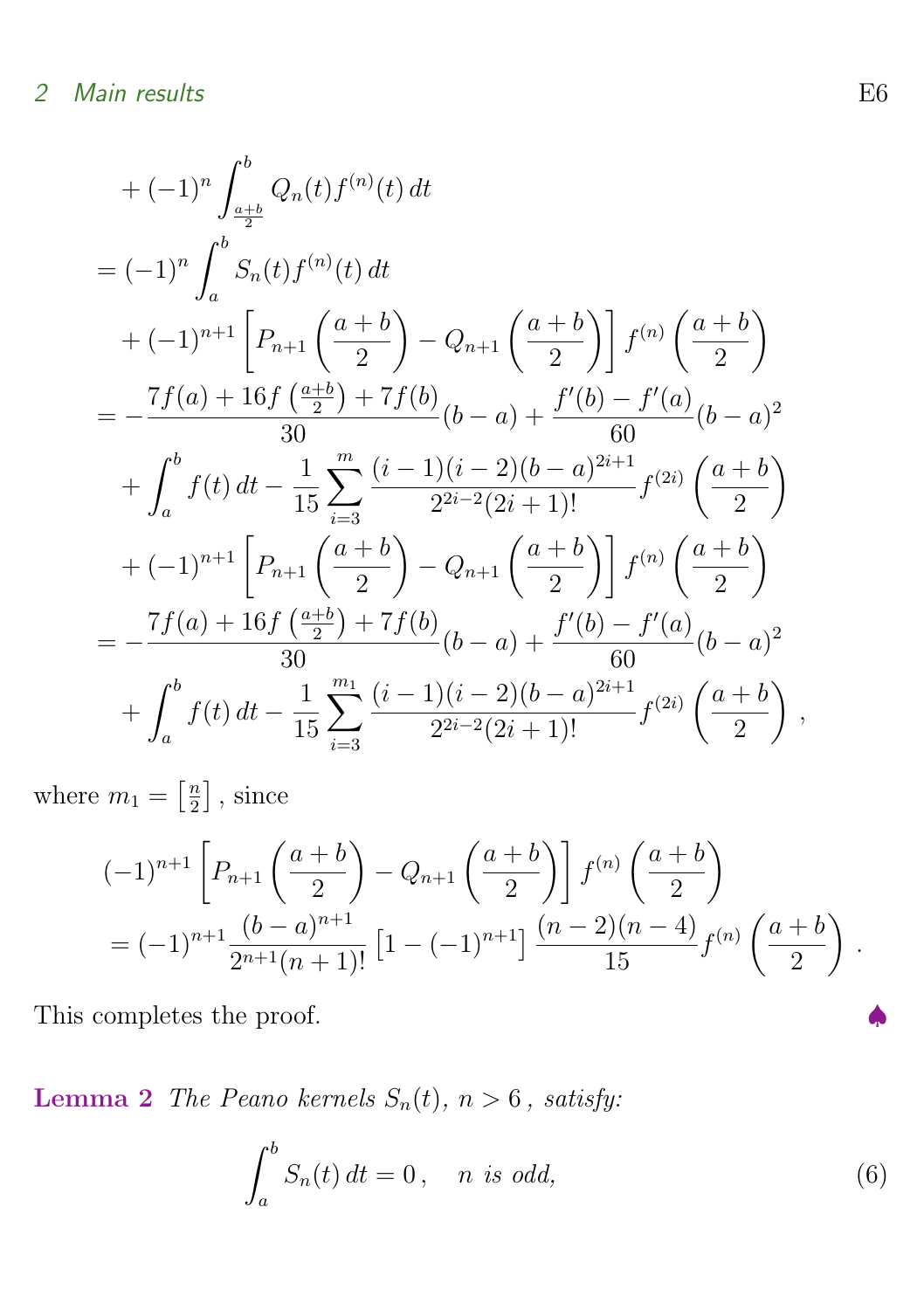$$
\int_{a}^{b} |S_n(t)| dt = \frac{(n-2)(n-4)}{15} \frac{(b-a)^{n+1}}{2^n(n+1)!},
$$
\n(7)

$$
\max_{t \in [a,b]} |S_n(t)| = \frac{(n-3)(n-5)}{15} \frac{(b-a)^n}{2^n n!}.
$$
 (8)

**Proof:** A simple calculation gives

$$
\int_a^b S_n(t) dt = \frac{(b-a)^{n+1}}{2^{n+1}(n+1)!} \frac{(n-2)(n-4)}{15} \left[1 - (-1)^{n+1}\right].
$$

From the above relation we see that [\(6\)](#page-5-0) holds, since  $1 - (-1)^{n+1} = 0$  if n is odd.

We now consider some properties of the Appell sequences of polynomials  $P_n(t)$  and  $Q_n(t)$ , given by [\(4\)](#page-4-0) and [\(5\)](#page-4-0), respectively. We have that  $(t-a)^{n-2} \ge$ 0, for each  $n > 6$  and  $t \in \left[a, \frac{a+b}{2}\right]$ . We also have

$$
(t-a)^2 - \frac{7n(b-a)(t-a)}{30} + \frac{n(n-1)(b-a)^2}{60} \ge 0, \quad t \in \left[a, \frac{a+b}{2}\right], \quad n > 6,
$$

such that  $P_n(t) \geq 0$  for  $n > 6$  and  $t \in [a, \frac{a+b}{2}]$ . Since  $P'_n(t) = P_{n-1}(t)$  we conclude that  $P_n(t)$  are increasing functions.

We have that  $(t - b)^{n-2} \le 0$  if  $n > 6$ , n is odd and  $(t - b)^{n-2} \ge 0$  if  $n > 6$ , n is even. Since

$$
(t-b)^2 + \frac{7n(b-a)(t-b)}{30} + \frac{n(n-1)(b-a)^2}{60} \ge 0, \quad t \in \left[\frac{a+b}{2}, b\right], \quad n > 6,
$$

we have that  $Q_n(t) \leq 0$  if n is odd and  $Q_n(t) \geq 0$  if n is even. As we know  $Q'_n(t) = Q_{n-1}(t)$  such that  $Q_n(t)$  are decreasing functions if n is even and  $Q_n(t)$  are increasing functions if n is odd. We use these properties to prove [\(7\)](#page-5-0) and [\(8\)](#page-5-0).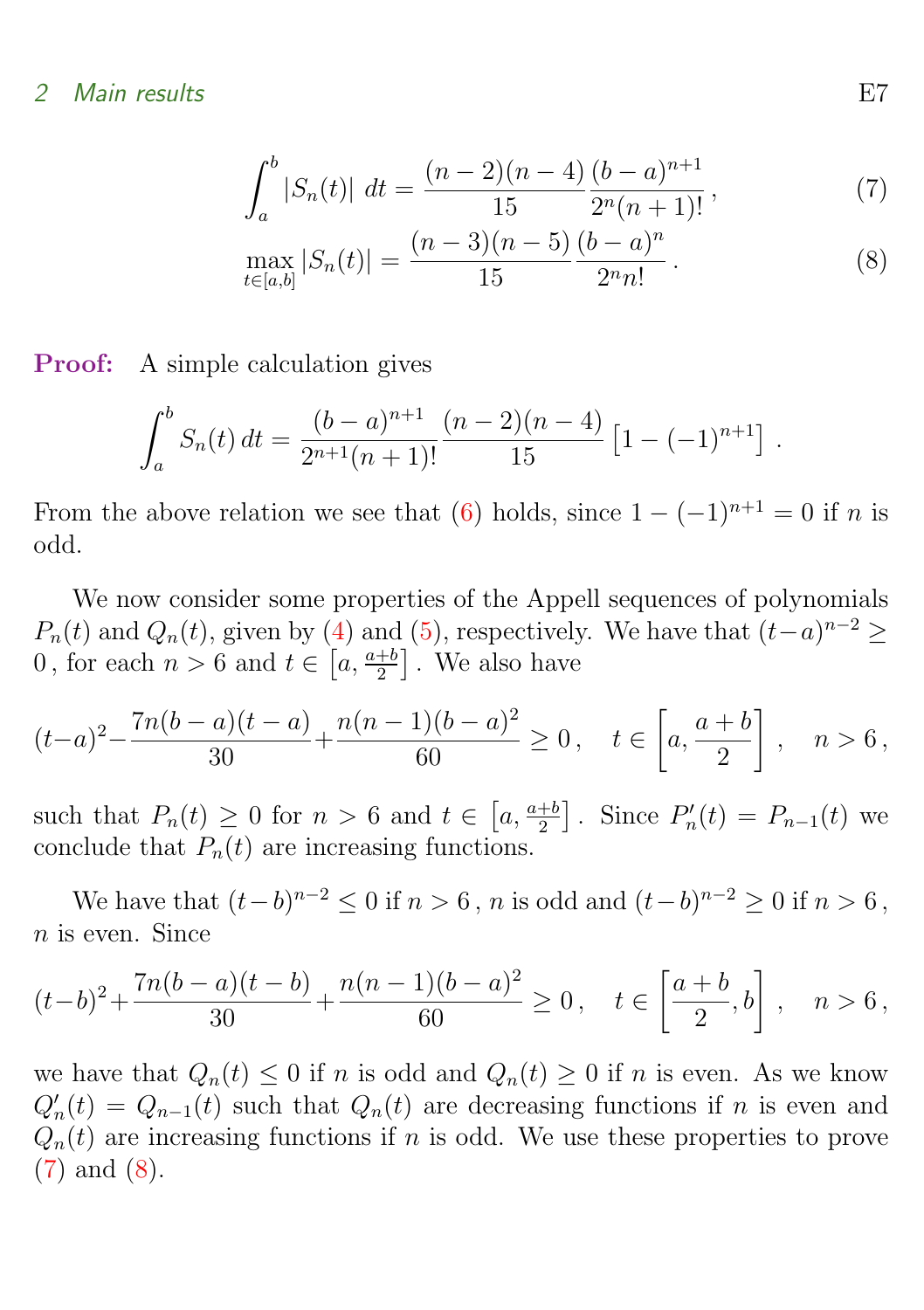We have

$$
\int_{a}^{b} |S_n(t)| dt = \int_{a}^{\frac{a+b}{2}} |P_n(t)| dt + \int_{\frac{a+b}{2}}^{b} |Q_n(t)| dt
$$
  

$$
= \left| \int_{a}^{\frac{a+b}{2}} P_n(t) dt \right| + \left| \int_{\frac{a+b}{2}}^{b} Q_n(t) dt \right|
$$
  

$$
= \frac{(n-2)(n-4)}{15} \frac{(b-a)^{n+1}}{2^n (n+1)!}.
$$

Finally, we have

$$
\max_{t \in [a,b]} |S_n(t)| = \max \left\{ \max_{t \in \left[a, \frac{a+b}{2}\right]} |P_n(t)|, \max_{t \in \left[\frac{a+b}{2}, b\right]} |Q_n(t)| \right\}
$$

$$
= \max \left\{ \left| P_n\left(\frac{a+b}{2}\right) \right|, \left| Q_n\left(\frac{a+b}{2}\right) \right| \right\}
$$

$$
= \frac{(n-3)(n-5)}{15} \frac{(b-a)^n}{2^n n!}.
$$

We introduce the notation

$$
I = \int_{a}^{b} f(t) dt,
$$
  
\n
$$
F = \frac{7f(a) + 16f(\frac{a+b}{2}) + 7f(b)}{30}(b-a) - \frac{f'(b) - f'(a)}{60}(b-a)^{2}
$$
  
\n
$$
+ \frac{1}{15} \sum_{i=3}^{m} \frac{(i-1)(i-2)(b-a)^{2i+1}}{2^{2i-2}(2i+1)!} f^{(2i)}(\frac{a+b}{2}).
$$

**Theorem 3** Let  $f : [a, b] \rightarrow R$  be a function such that  $f^{(n-1)}$ ,  $n > 6$ , is absolutely continuous and there exist real numbers  $\gamma_n, \Gamma_n$  such that  $\gamma_n \leq$ 

♠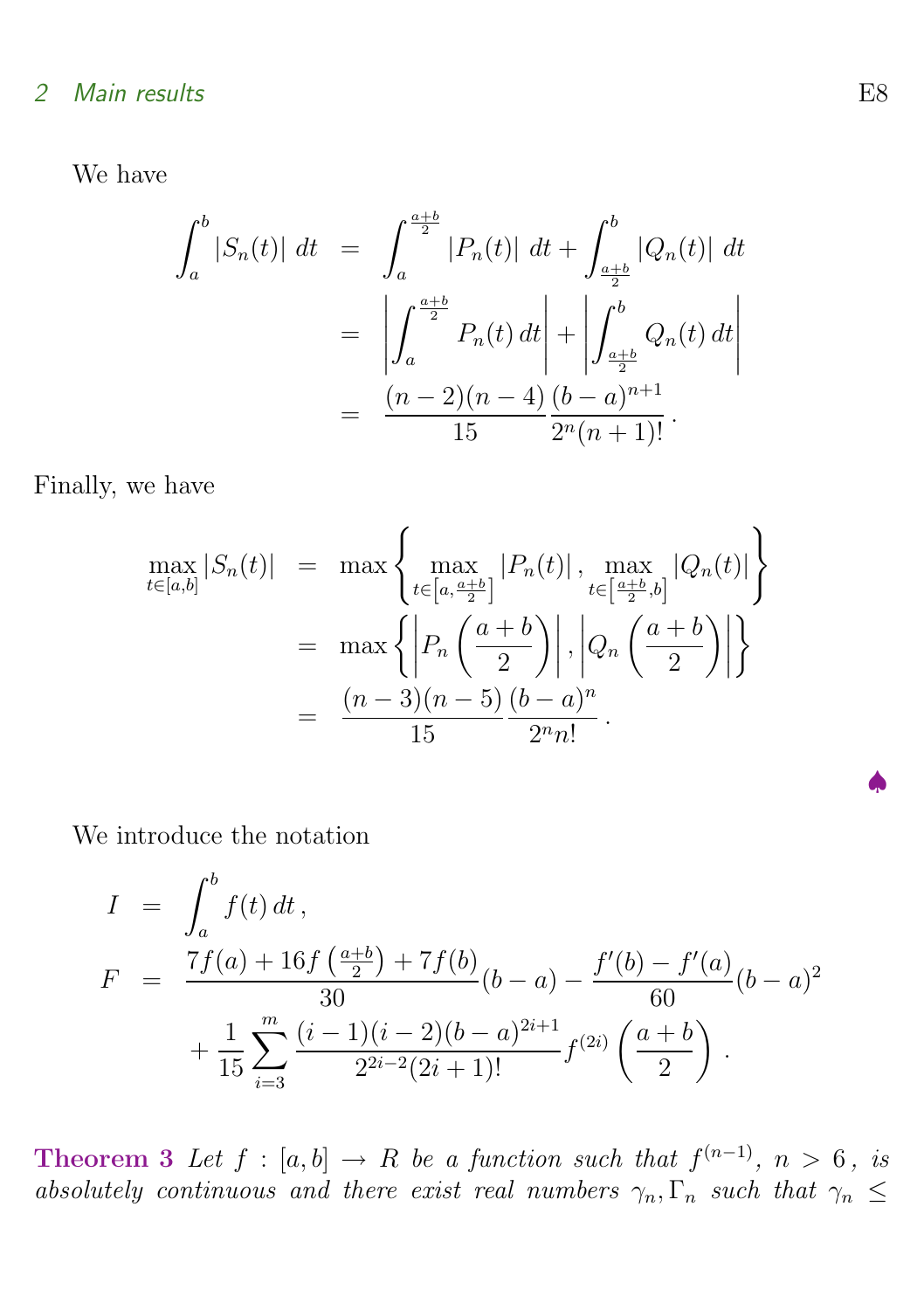$f^{(n)}(t) \leq \Gamma_n$ ,  $t \in [a, b]$ . Then  $|I - F| \leq \frac{\Gamma_n - \gamma_n}{20(1 - 1)^n}$  $30(n + 1)!$  $(n-2)(n-4)$  $\frac{f'(h^{n-1})}{2^n}(b-a)^{n+1}$  if n is odd, (9)

<span id="page-8-3"></span>and

<span id="page-8-2"></span>
$$
|I - F| \le \frac{1}{15} \frac{(b - a)^{n+1} (n-2)(n-4)}{2^n (n+1)!} ||f^{(n)}||_{\infty} \quad \text{if } n \text{ is even.} \tag{10}
$$

**Proof:** Let  $n$  be odd. From  $(2)$  and  $(6)$  we get

$$
R(f) = (-1)^n \int_a^b S_n(t) f^{(n)}(t) dt = (-1)^n \int_a^b S_n(t) \left[ f^{(n)}(t) - \frac{\gamma_n + \Gamma_n}{2} \right] dt
$$

such that we have

<span id="page-8-0"></span>
$$
|R(f)| = |I - F| \le \max_{t \in [a,b]} \left| f^{(n)}(t) - \frac{\gamma_n + \Gamma_n}{2} \right| \int_a^b |S_n(t)| \, dt. \tag{11}
$$

We also have

<span id="page-8-1"></span>
$$
\max_{t \in [a,b]} \left| f^{(n)}(t) - \frac{\gamma_n + \Gamma_n}{2} \right| \le \frac{\Gamma_n - \gamma_n}{2} \,. \tag{12}
$$

From  $(11)$ ,  $(12)$  and  $(7)$  we get

$$
|I - F| \le \frac{\Gamma_n - \gamma_n}{30(n+1)!} \frac{(n-2)(n-4)}{2^n} (b-a)^{n+1}.
$$

Let  $n$  be even. Then we have

$$
|R(f)| = |I - F|
$$
  
\n
$$
\leq \int_a^b |S_n(t)| dt ||f^{(n)}||_{\infty}
$$
  
\n
$$
= \frac{1}{15} \frac{(b-a)^{n+1}(n-2)(n-4)}{2^n(n+1)!} ||f^{(n)}||_{\infty}.
$$

♠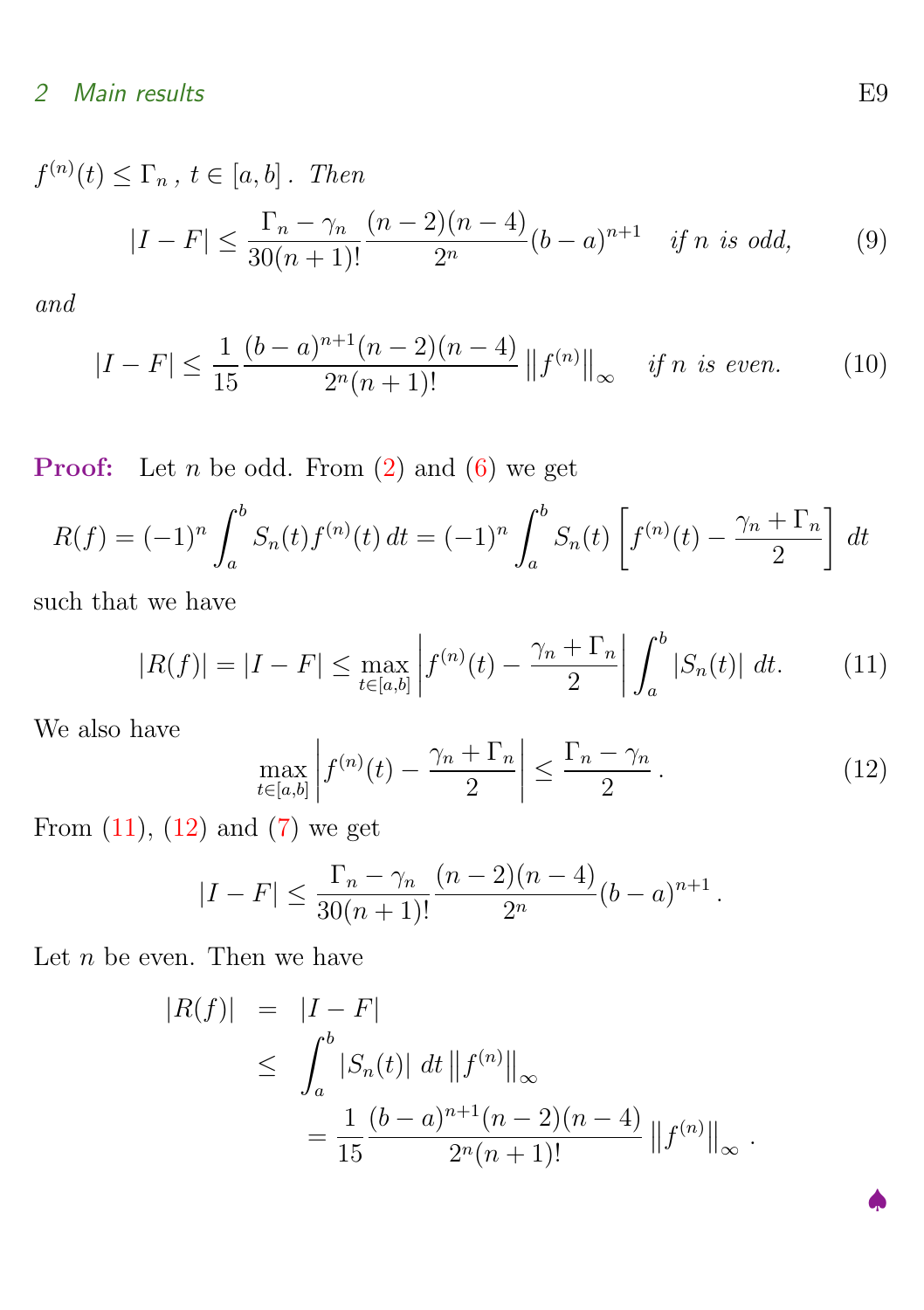**Theorem 4** Let  $f : [a, b] \rightarrow R$  be a function such that  $f^{(n-1)}$ ,  $n > 6$ , is absolutely continuous and let n be odd. If there exists a real number  $\gamma_n$  such that  $\gamma_n \leq f^{(n)}(t)$ ,  $t \in [a, b]$  then

$$
|I - F| \le \frac{1}{15} \left( T_n - \gamma_n \right) \frac{(n-3)(n-5)(b-a)^{n+1}}{2^n n!}, \tag{13}
$$

where

<span id="page-9-1"></span><span id="page-9-0"></span>
$$
T_n = \frac{f^{(n-1)}(b) - f^{(n-1)}(a)}{b - a}.
$$

If there exists a real number  $\Gamma_n$  such that  $f^{(n)}(t) \leq \Gamma_n$ ,  $t \in [a, b]$  then

$$
|I - F| \le \frac{1}{15} \left(\Gamma_n - T_n\right) \frac{(n-3)(n-5)(b-a)^{n+1}}{2^n n!} \,. \tag{14}
$$

Proof: We have

$$
|R(f)| = |I - F| = \left| \int_a^b (f^{(n)}(t) - \gamma_n) S_n(t) dt \right|,
$$

since  $(6)$  holds. Then we have

$$
\left| \int_{a}^{b} (f^{(n)}(t) - \gamma_{n}) S_{n}(t) dt \right|
$$
\n
$$
\leq \max_{t \in [a,b]} |S_{n}(t)| \int_{a}^{b} (f^{(n)}(t) - \gamma_{n}) dt
$$
\n
$$
= \frac{1}{15} \frac{(n-3)(n-5)(b-a)^{n}}{2^{n}n!} \left[ f^{(n-1)}(b) - f^{(n-1)}(a) - \gamma_{n}(b-a) \right]
$$
\n
$$
= \frac{1}{15} (T_{n} - \gamma_{n}) \frac{(n-3)(n-5)(b-a)^{n+1}}{2^{n}n!}.
$$

In a similar way we can prove that  $(14)$  holds.

Remark 5 Note that we can apply the estimations [\(9\)](#page-8-2) and [\(10\)](#page-8-3) only if  $f^{(n)}$  is bounded. On the other hand, we can apply the estimation [\(13\)](#page-9-1) if  $f^{(n)}$  is unbounded above and we can apply the estimation [\(14\)](#page-9-0) if  $f^{(n)}$  is unbounded below.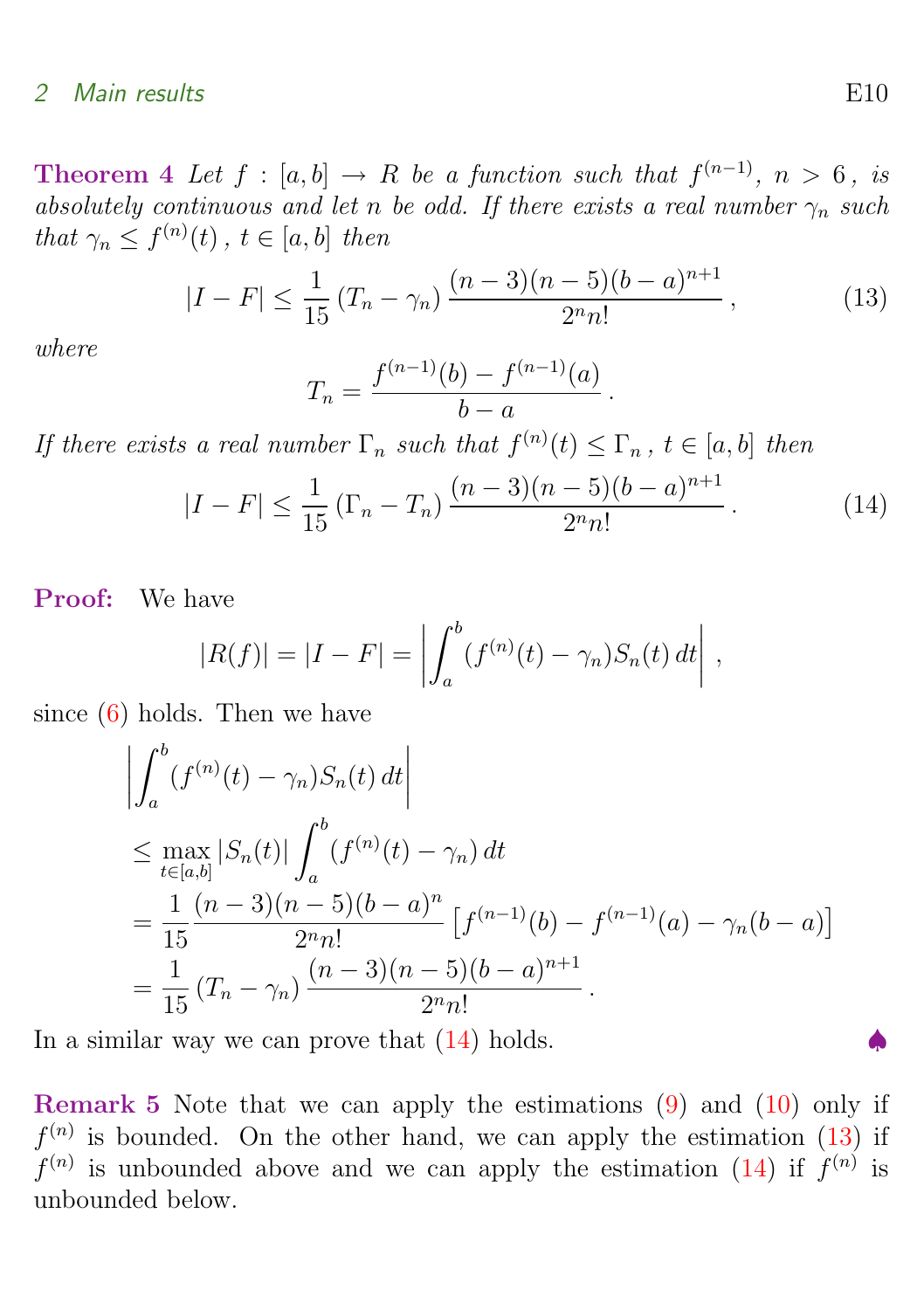# <span id="page-10-0"></span>3 A numerical example

Here we consider the integral (Dawson integral)  $E(x) = \int_0^x \exp(t^2) dt$  and apply the summation formula  $(1)$  to this integral. We get the summation formula  $E(x) = F(x) + R(x)$ , where

<span id="page-10-1"></span>
$$
F(x) = \frac{x}{30} \left[ 7 + 16 \exp\left(\frac{x^2}{4}\right) + 7 \exp(x^2) \right] - \frac{x^3 \exp(x^2)}{30} + \frac{1}{15} \sum_{i=3}^{m} \frac{(i-1)(i-2)x^{2i+1}}{2^{2i-2}(2i+1)!} f^{(2i)}\left(\frac{x}{2}\right),
$$
 (15)

and  $f(t) = \exp(t^2)$ . We calculate the derivatives  $f^{(j)}(t)$ :

$$
f^{(j)}(t) = P_j(t) \exp(t^2), \quad P_j(t) = \sum_{i=0}^j a_{ji} t^i,
$$

where  $P_i(t)$  is an odd function if j is odd and  $P_i(t)$  is an even function if j is even. The coefficients  $a_{ji}$  are

$$
a_{ji} = 0, \quad j = 1, 2, ..., \quad i = 0, 1, 2, ..., j,
$$
  
\n
$$
a_{11} = 2, \quad a_{20} = 2, \quad a_{2,2} = 4,
$$
  
\n
$$
a_{j1} = a_{j-1,2}, \quad a_{ji} = 2a_{j-1,i-1} + (j+1)a_{j-1,i+1}, \quad a_{jj} = 2^j.
$$

We now compare the summation formula [\(15\)](#page-10-1) with the known compound formula (for the modified Simpson's rule),

<span id="page-10-2"></span>
$$
\int_0^x f(t) dt = \frac{7h}{30} [1 + f(x)] + \frac{7h}{15} \sum_{i=1}^{n-1} f(x_i) + \frac{8h}{15} \sum_{i=0}^{n-1} f\left(\frac{x_i + x_{i+1}}{2}\right) - \frac{x \exp(x^2)}{30} + R(x), \tag{16}
$$

where  $x_i = ih, h = x/n, f(t) = \exp(t^2)$ .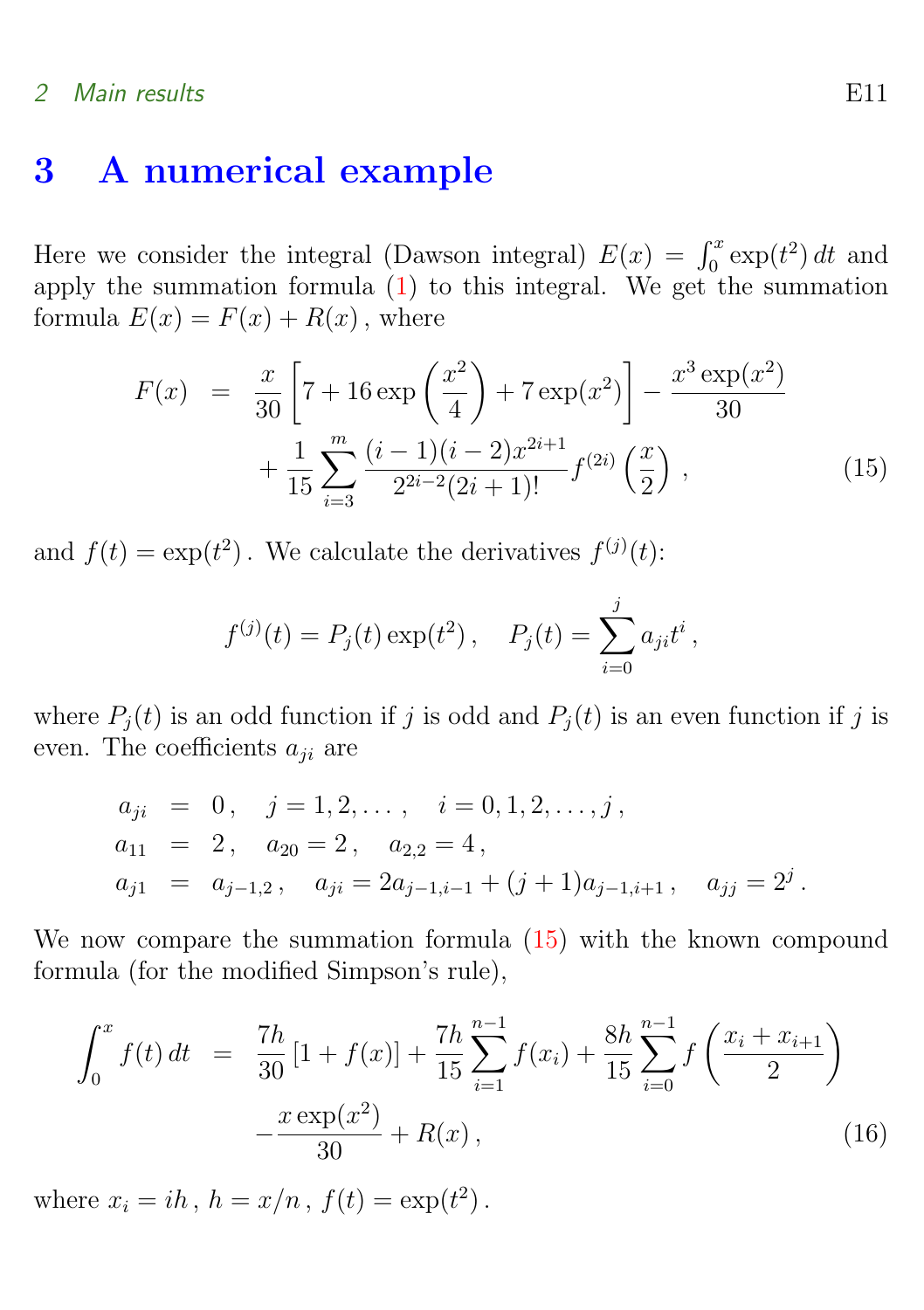# 3 A numerical example E12

Let us choose  $x = 1$ . The "exact" value is  $E(1) = 1.46265174590718$ . If we use [\(15\)](#page-10-1) with  $m = 10$  then we get  $E(1) \approx 1.46265174590708$ . If we use [\(16\)](#page-10-2) with  $n = 50$  then we get  $E(1) \approx 1.46265174590709$ . All calculations are done in double precision arithmetic. The first approximate result is obtained faster than the second one. This is a consequence of the fact that we have to calculate the function  $\exp(t^2)$  many times when we apply the compound formula and we have only to calculate  $\exp(x^2)$  when we apply the summation formula. (In fact, it is possible to find examples where the summation formula is few dozen times faster than the compound formula.)

Similar summation formulas can be obtained for the integrals (special functions):  $\int_0^x [(\sin t)/t] dt$ ,  $\int_0^x [(\cos t - 1)/t] dt$ ,  $\int_0^x \exp(-t^2) dt$ , etc.

# **References**

- <span id="page-11-1"></span><span id="page-11-0"></span>[1] G. A. Anastassiou, Ostrowski type inequalities, Proc. Amer. Math. Soc., Vol. 123(12), (1995), 3775–3781. [E2](#page-1-1)
- <span id="page-11-2"></span>[2] P. Cerone and S. S. Dragomir, Midpoint-type rules from an inequalities point of view, handbook of analytic-computational methods in applied mathematics, Editor: G. Anastassiou, CRC Press, New York, (2000), 135–200. [E2](#page-1-1)
- <span id="page-11-3"></span>[3] P. Cerone and S. S. Dragomir, Trapezoidal-type rules from an inequalities point of view, handbook of analytic-computational methods in applied mathematics, Editor: G. Anastassiou, CRC Press, New York, (2000), 65–134. [E2](#page-1-1)
- <span id="page-11-4"></span>[4] Li. Dedić, M. Matić and J. Pečarić, On Euler trapezoid formulae, Appl. Math. Comput., 123 (2001), 37–62. [http://dx.doi.org/10.1016/S0096-3003\(00\)00054-0](http://dx.doi.org/10.1016/S0096-3003(00)00054-0) [E2](#page-1-1)